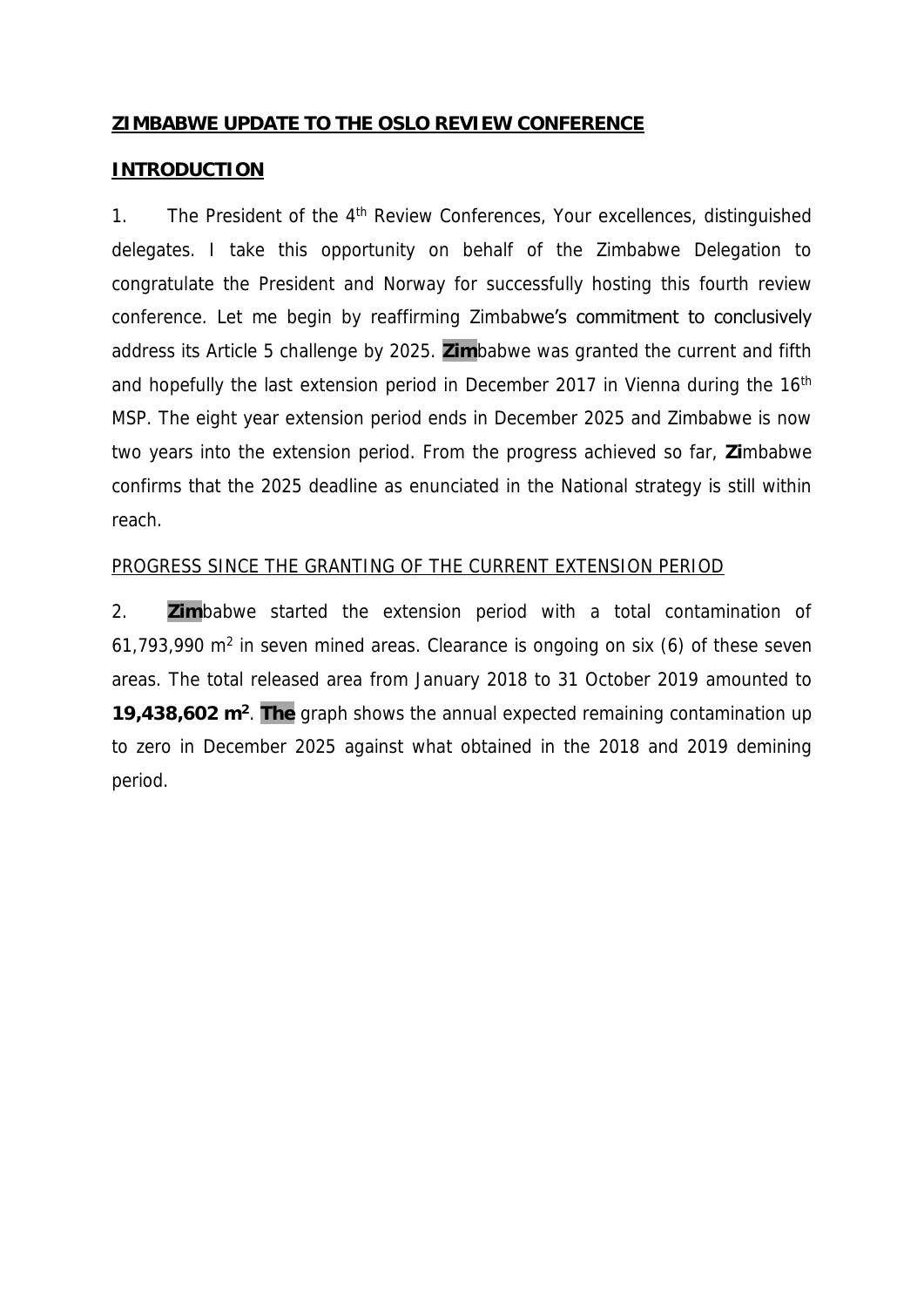

The land released since the start of the current extension period was by Cancellation, Reduction and Clearance by year as shown on the graph.



The table shows the square metres released disaggregated by cancellation, reduction and clearance as well as by province.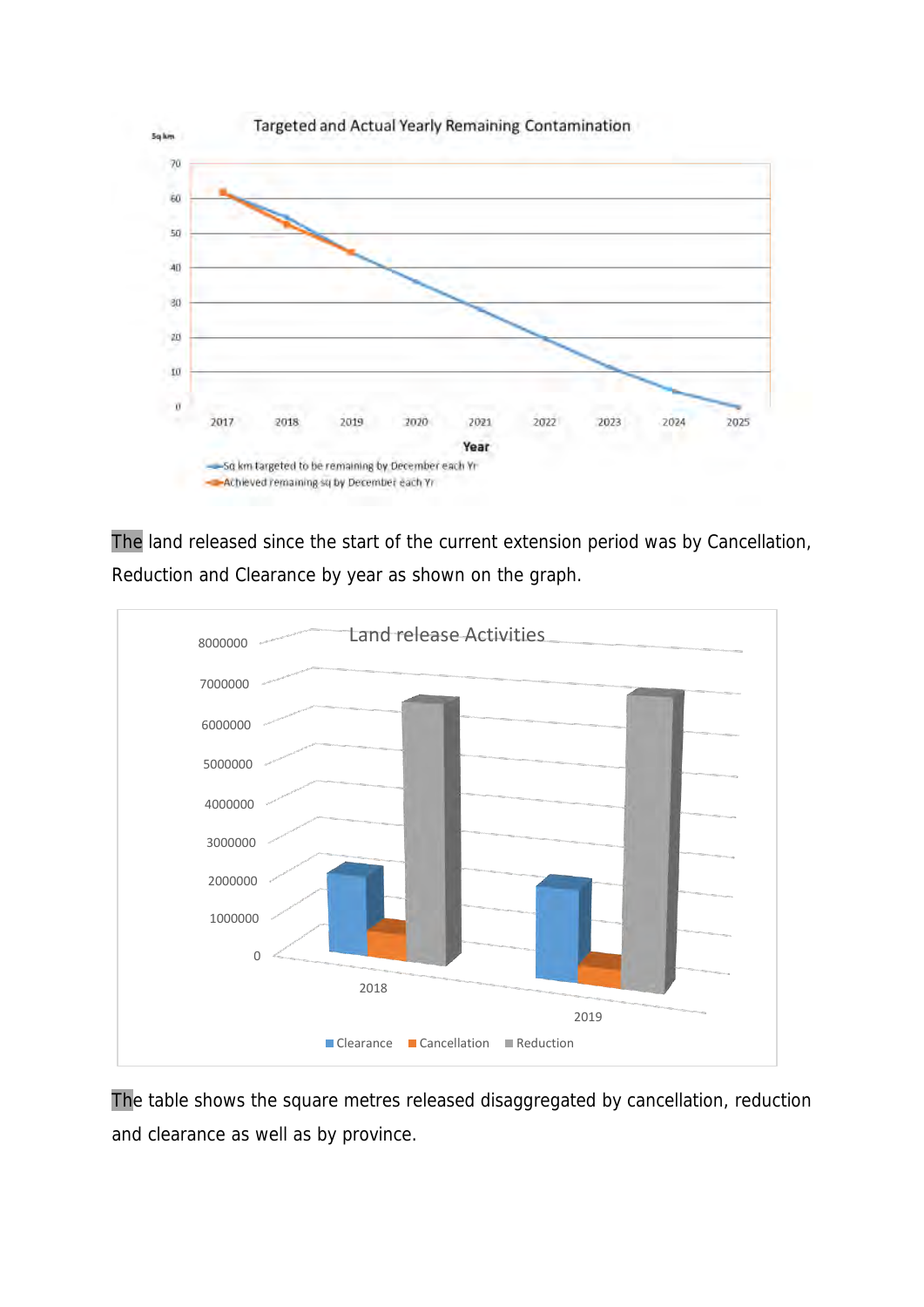# **Progress made since 31 December 2017**

| Province               | Distric<br>t   | Cancelled<br>area<br>(m <sup>2</sup> ) | <b>Reduced area</b><br>(m <sup>2</sup> ) | Cleared area<br>(m') | <b>Total area</b><br>released<br>(m <sup>7</sup> ) | <b>Number of AP</b><br><b>Mines</b><br>destroyed |
|------------------------|----------------|----------------------------------------|------------------------------------------|----------------------|----------------------------------------------------|--------------------------------------------------|
| Mashonaland<br>Central | $\overline{z}$ | 145 702                                | 2 646 834                                | 2527075              | 5319611                                            | 42329                                            |
| Mashonaland<br>East    | $\overline{z}$ | 350 895                                | 507129                                   | 355749               | 1 2 1 3 7 7 3                                      | 6922                                             |
| Manicaland             | $\overline{5}$ | 663 345                                | 2940757                                  | 1298732              | 4 902 834                                          | 4967                                             |
| Masvingo               | 1              | Ŭ                                      | 7708288                                  | 294 096              | 8002384                                            | 420                                              |
| <b>Total</b>           | 11             | 1 159 942                              | 13 803 008                               | 4 475 652            | 19 438 602                                         | 54 638                                           |

In a nutshell the total area released so far is **19 638 402m<sup>2</sup> with 54 638 AP** mines recovered and destroyed.

The remaining challenge is located as shown on the map.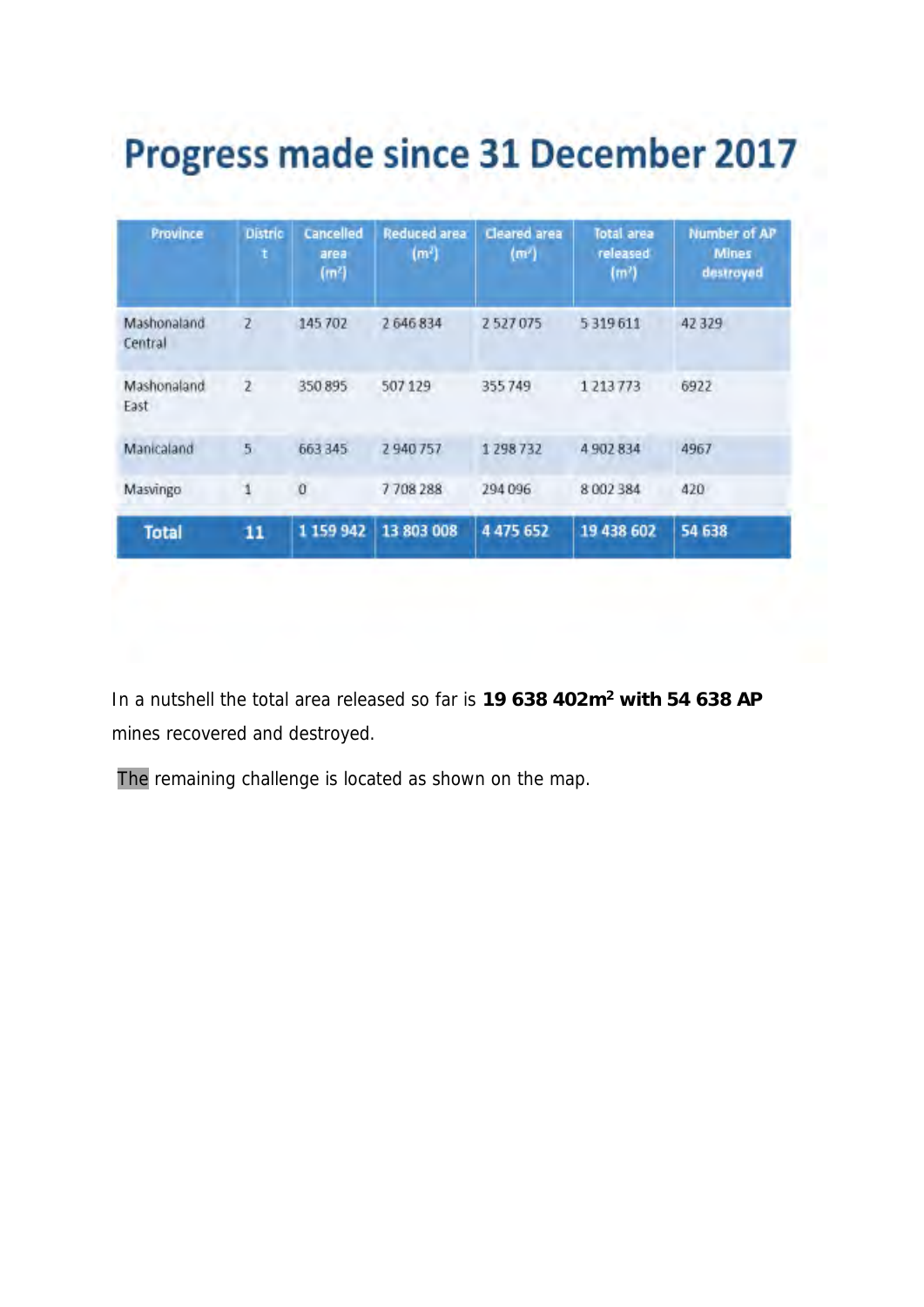

As at 31 October 2019, the total contaminated area amounted to **44.46 km<sup>2</sup>** disaggregated by province as shown on the table.

## **Remaining Challenge**

| Province               | <b>Amount of area</b><br>known to contain AP<br>minex(m <sub>1</sub> ) | Amount of area<br>suspected to contain<br>AP mines (m <sup>2</sup> ) | Total amount of area<br>known or suspected<br>to contain AP Mines<br>(m <sup>2</sup> ) |
|------------------------|------------------------------------------------------------------------|----------------------------------------------------------------------|----------------------------------------------------------------------------------------|
| Mashonaland<br>Central | 7,277,016                                                              | 0                                                                    | 7,277,016                                                                              |
| Mashonaland<br>East    | 10,599,232                                                             | 0                                                                    | 10,599,232                                                                             |
| Manicaland             | 9,978,043                                                              | 0                                                                    | 9,978,043                                                                              |
| Masvingo               | 15,702,242                                                             | 0                                                                    | 15,702,242                                                                             |
| Matebeleland<br>North  | 905,537                                                                | O                                                                    | 905,537                                                                                |
| Total                  | 44,462,070                                                             | $\mathbf 0$                                                          | 44,462,070                                                                             |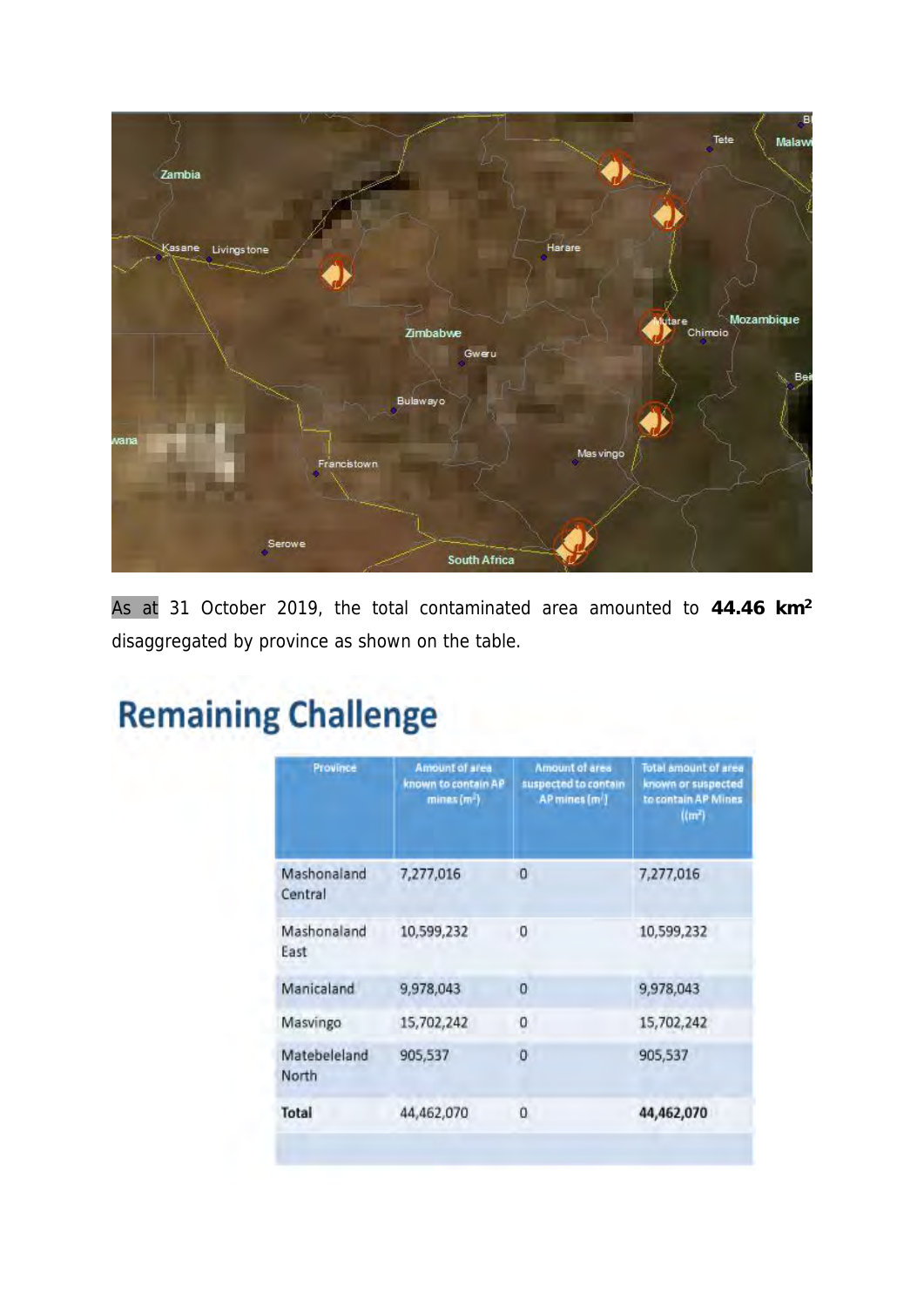### MILESTONE ACHIEVEMENTS

During the reporting period, Zimbabwe achieved the following:

a. Adoption of new technologies i.e the MDDs and Mechanical demining assets by NPA and HALO Trust respectively

b. Continued increase in capacity by the operators

c. Production of the Communications and Resource Mobilisation Strategy.

d. Relocation of ZIMAC offices out of the cantonment area.

e. All operators conducted mine risk education and community liaison to communities at risk. Reaching out to over 25 000 people in the period Jan 2018 to October 2019.

f. Successful handover of **5 382 584m<sup>2</sup>** (**5.4 km<sup>2</sup>** ) and **3 660 718m<sup>2</sup> (3.6 km<sup>2</sup>** ) cleared by HALO Trust and NPA respectively to intended beneficiaries.

g. Hosting of the ZIMAC website accessible on (www.zimac.gov.zw)

#### EXPECTED MILESTONE

The future plans include:

- ➢ Efforts to have demining included in the national development priority list are now at an advanced stage
- ➢ **A** review of the Zimbabwe National Mine Action Standards (ZNMAS) shall be done by 2020.
- ➢ **ZI**MAC looks forward to continued land release efforts by all the operators as outlined in the revised work plan submitted in April 2019.
- ➢ Zimbabwe will continue to assist APOPO in their endeavours to source resources to commence operations in Zimbabwe.

#### CHALLENGES

The major challenge is the insufficient resources. The Government is doing its best to support mine action given the resources available. The depressed economic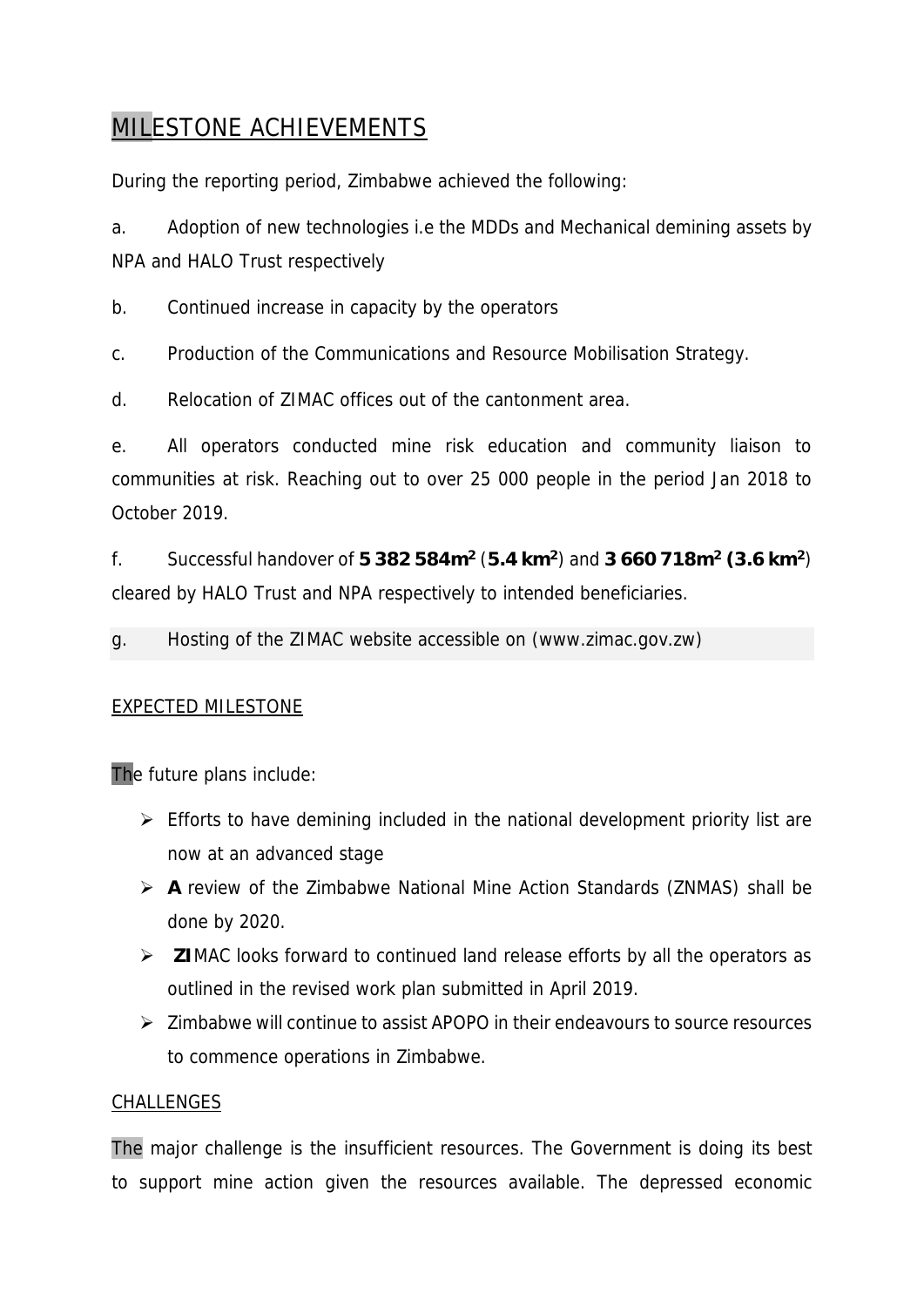performance of the country does not give Government enough room to manoeuvre against the enormous contamination level remaining. The donor community is playing its part though more could be done to ensure the landmine problem in Zimbabwe is dealt with once and for all.

#### **CONCLUSION**

The 2025 deadline for Zimbabwe's Article 5 Implementation is achievable with more resources. The Government remains committed to its obligations to **Article 5** of the Convention and acknowledges the support from the donor community as well as GICHD and ISU. This is going a long way in the achievement of the Zimbabwe dream.

I thank you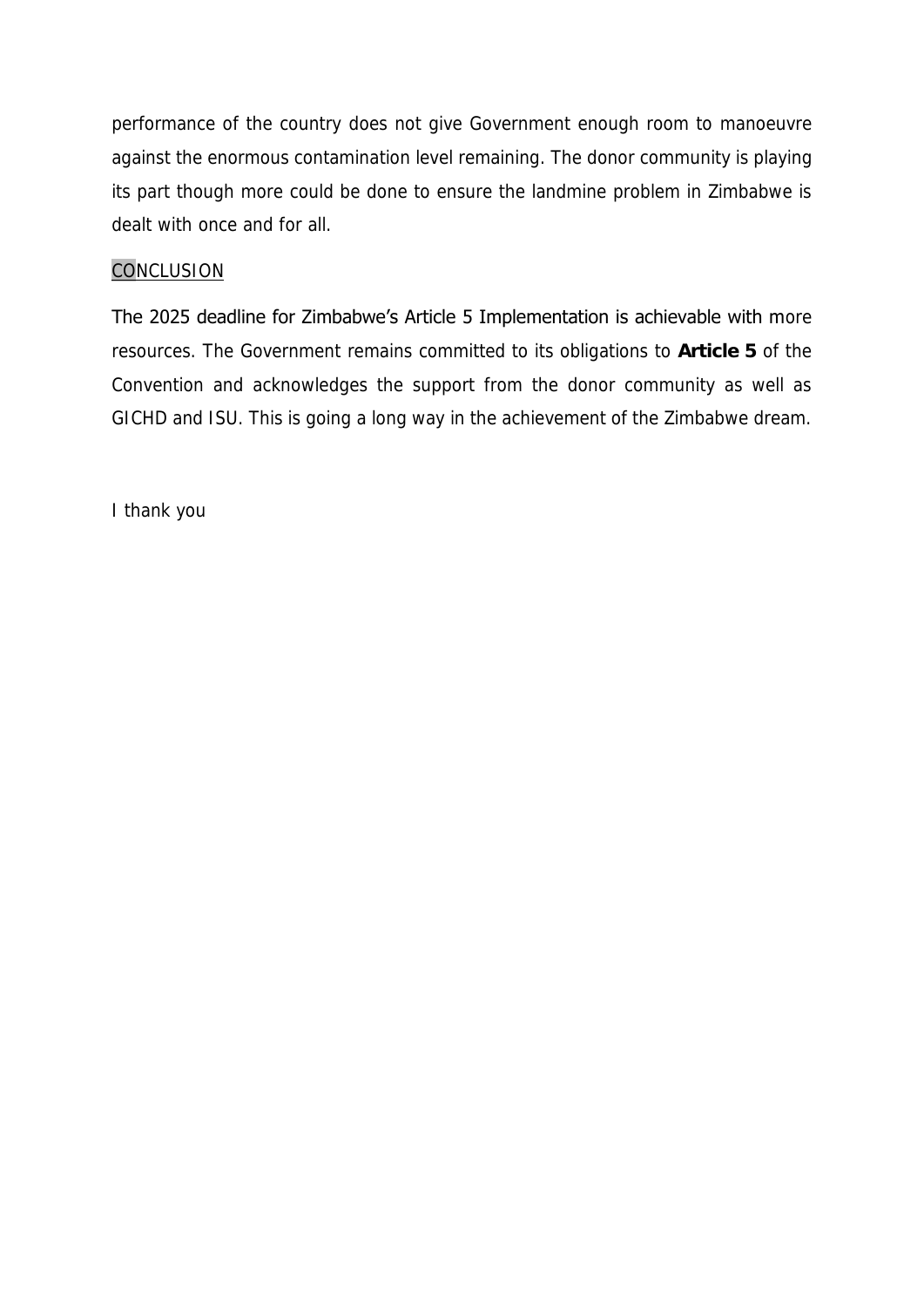

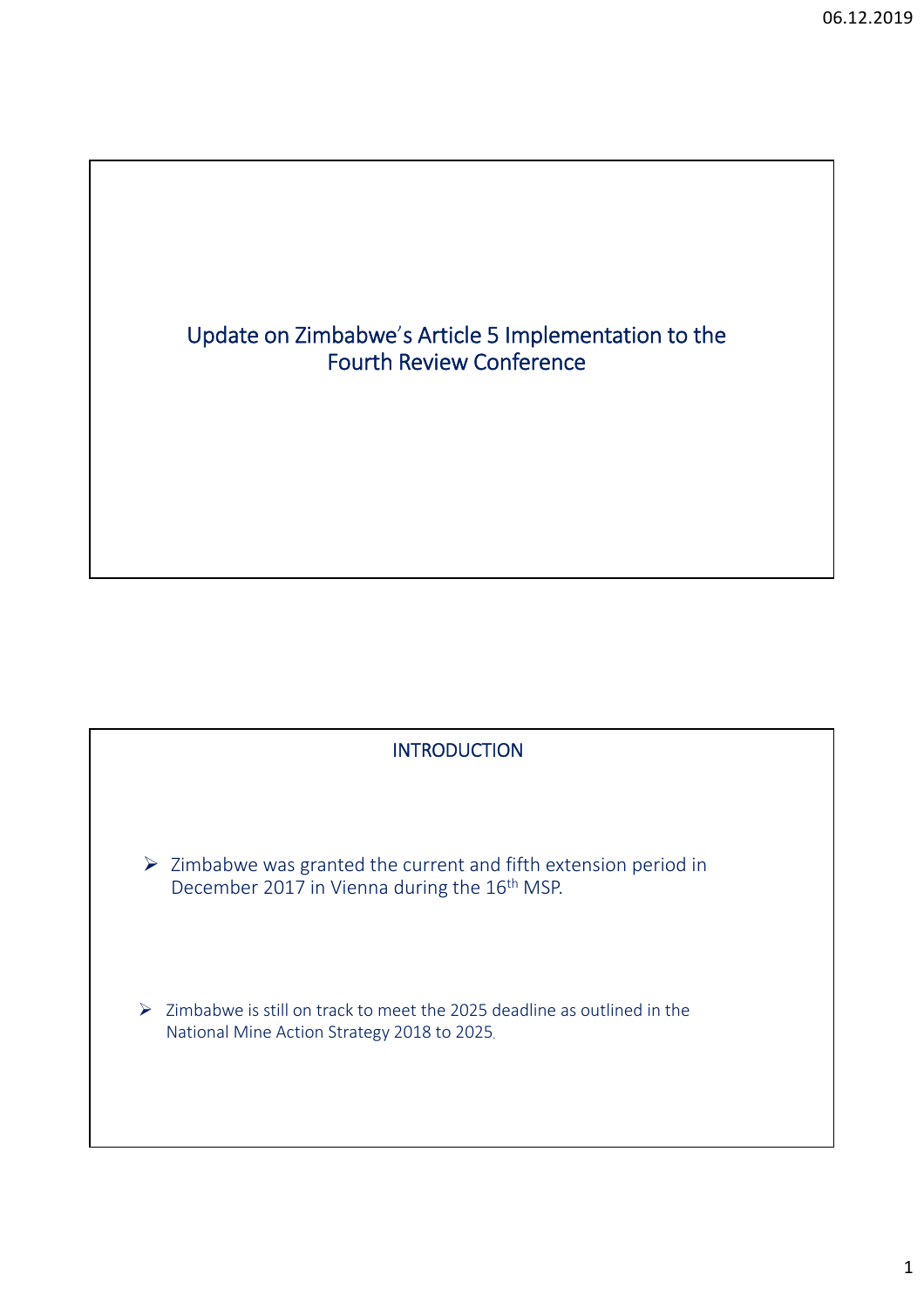

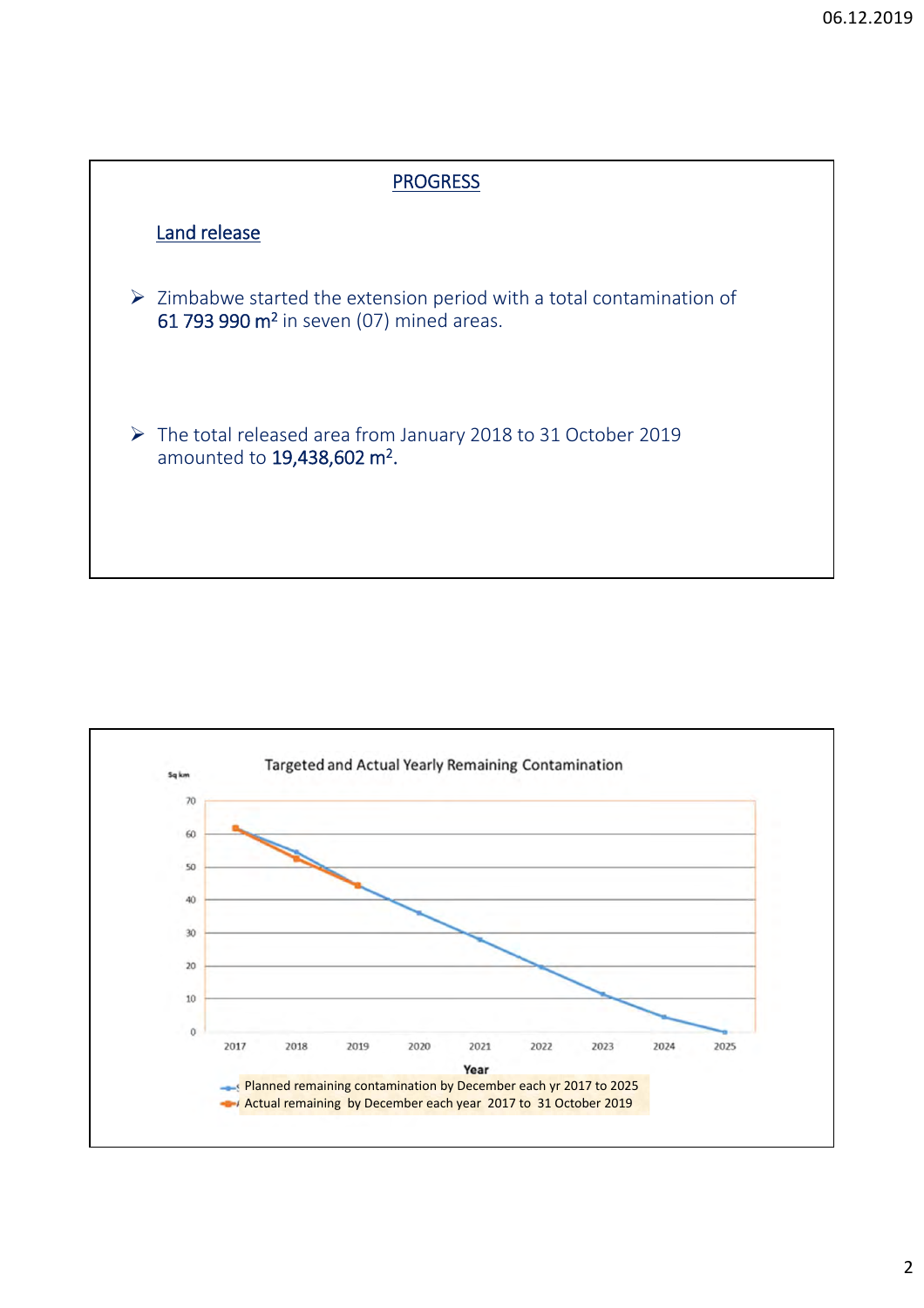

## **Progress made since 31 December 2017**

| <b>Province</b>        | <b>Cancelled</b><br>area<br>(m <sup>2</sup> ) | <b>Reduced area</b><br>(m <sup>2</sup> ) | <b>Cleared area</b><br>(m <sup>2</sup> ) | <b>Total area</b><br>released<br>(m <sup>2</sup> ) | <b>Number of AP</b><br><b>Mines</b><br>destroyed |
|------------------------|-----------------------------------------------|------------------------------------------|------------------------------------------|----------------------------------------------------|--------------------------------------------------|
| Mashonaland<br>Central | 145 702                                       | 2 646 834                                | 2 5 2 7 0 7 5                            | 5 3 1 9 6 1 1                                      | 42 3 29                                          |
| Mashonaland<br>East    | 350 895                                       | 507 129                                  | 355 749                                  | 1 2 1 3 7 7 3                                      | 6922                                             |
| Manicaland             | 663 345                                       | 2 940 757                                | 1 298 732                                | 4 902 834                                          | 4967                                             |
| Masvingo               | 0                                             | 7708288                                  | 294 096                                  | 8 002 384                                          | 420                                              |
|                        |                                               |                                          |                                          |                                                    |                                                  |
| <b>Total</b>           | 1 159 942                                     | 13 803 008                               | 4 4 7 5 6 5 2                            | 19 438 602                                         | 54 638                                           |
|                        |                                               |                                          |                                          |                                                    |                                                  |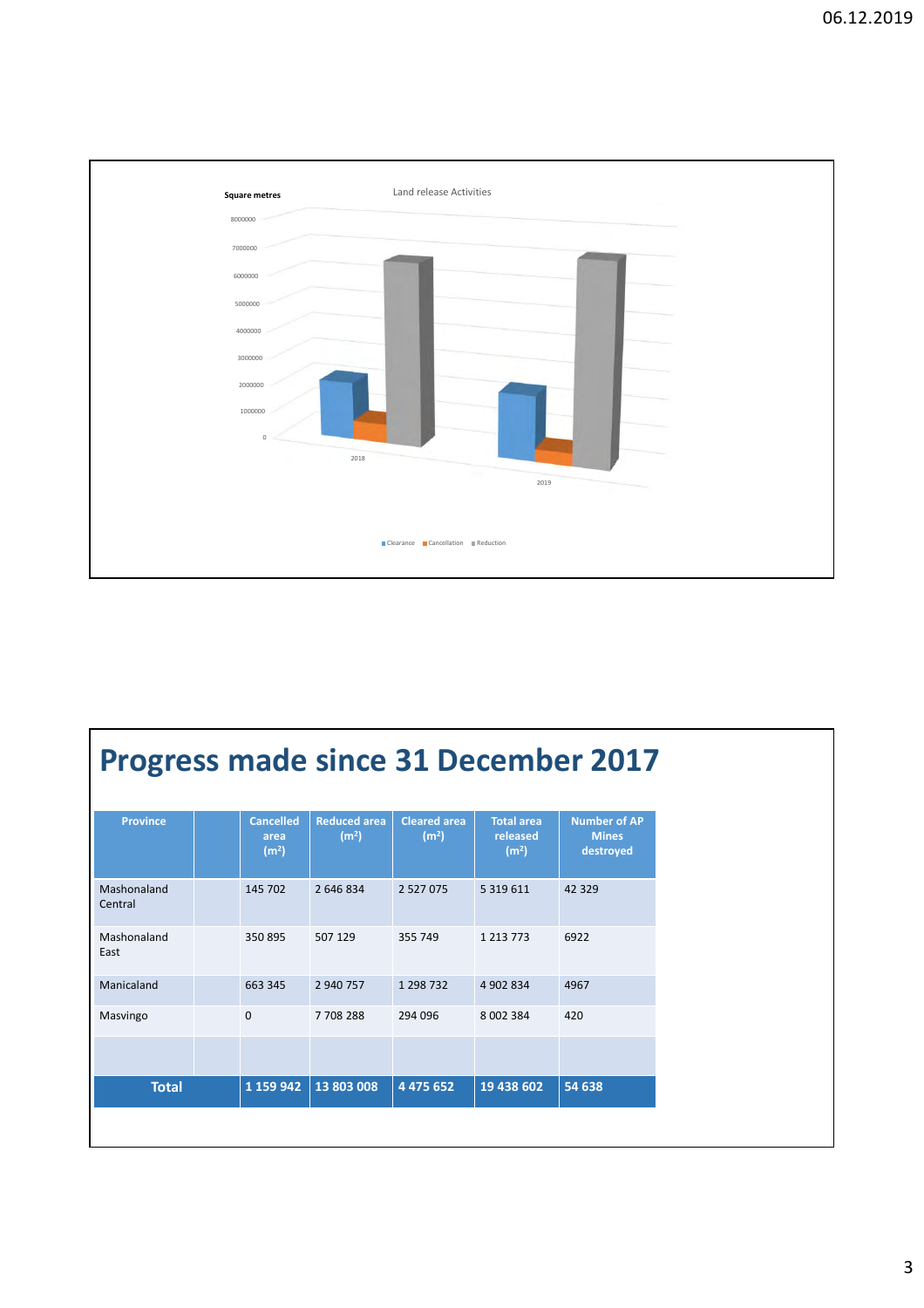## **Remaining Challenge**

As at 31 October 2019, Zimbabwe had seven (07) confirmed hazardous areas stretching in and across five (05) provinces and one inland



## **Remaining Challenge**

| <b>Province</b>            | <b>Amount of area known</b><br>to contain AP mines $(m2)$ | <b>Amount of area</b><br>suspected to contain AP<br>mines $(m2)$ | <b>Total amount of area</b><br>known or suspected to<br>contain AP Mines ((m <sup>2</sup> ) |
|----------------------------|-----------------------------------------------------------|------------------------------------------------------------------|---------------------------------------------------------------------------------------------|
| <b>Mashonaland Central</b> | 7,277,016                                                 | $\Omega$                                                         | 7,277,016                                                                                   |
| <b>Mashonaland East</b>    | 10,599,232                                                | $\mathbf{0}$                                                     | 10,599,232                                                                                  |
| Manicaland                 | 9,978,043                                                 | $\mathbf{0}$                                                     | 9,978,043                                                                                   |
| Masvingo                   | 15,702,242                                                | $\Omega$                                                         | 15,702,242                                                                                  |
| Matebeleland South         | 905,537                                                   | $\Omega$                                                         | 905,537                                                                                     |
| <b>Total</b>               | 44,462,070                                                | $\Omega$                                                         | 44,462,070                                                                                  |
|                            |                                                           |                                                                  |                                                                                             |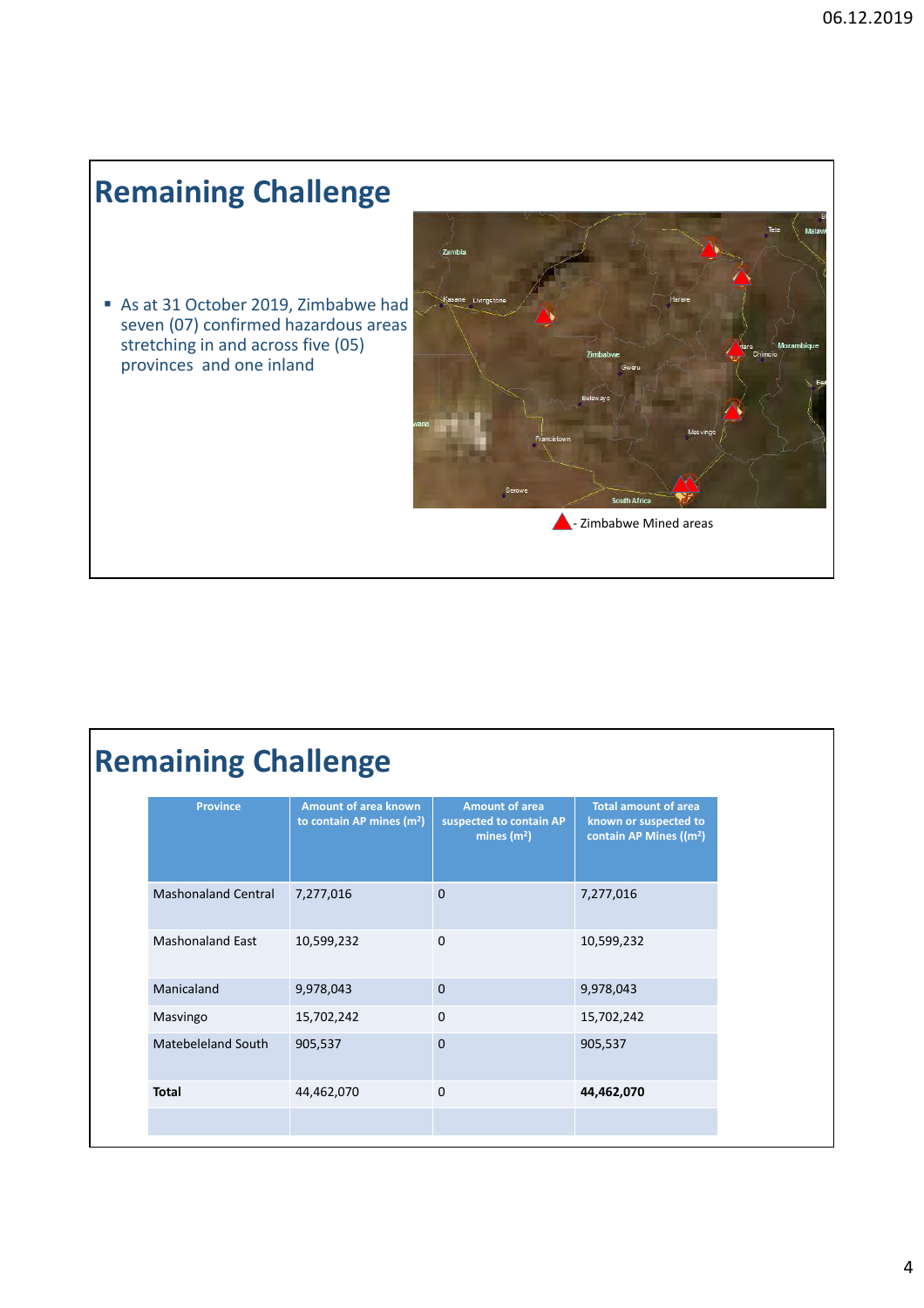### Milestone achievements

- Adoption of new technologies
- Continued increase in capacity by the operators
- Production of the Communications and Resource Mobilisation Strategy
- Relocation of ZIMAC to a convenient location outside Military cantonment area.
- All operators conducted mine risk education and community liaison to communities at risk during the period under review.
- Successful handover to intended beneficiaries of **5 382 584m2** (5.4 km**<sup>2</sup>** ) and **3 660 718m2** (3.6 km**<sup>2</sup>** ) cleared by HALO Trust and NPA respectively.

### Expected Milestone

- **Efforts to have Mine Action included in the national development priority** list are now at an advanced stage
- Review of the National Standards is scheduled for 2020
- **EXTERS** 21MAC looks forward to continued land release efforts by all the operators as outlined in the revised work plan submitted in April 2019
- **EXA** Zimbabwe will continue to assist APOPO in their endeavours to source resources to commence operations in Zimbabwe.